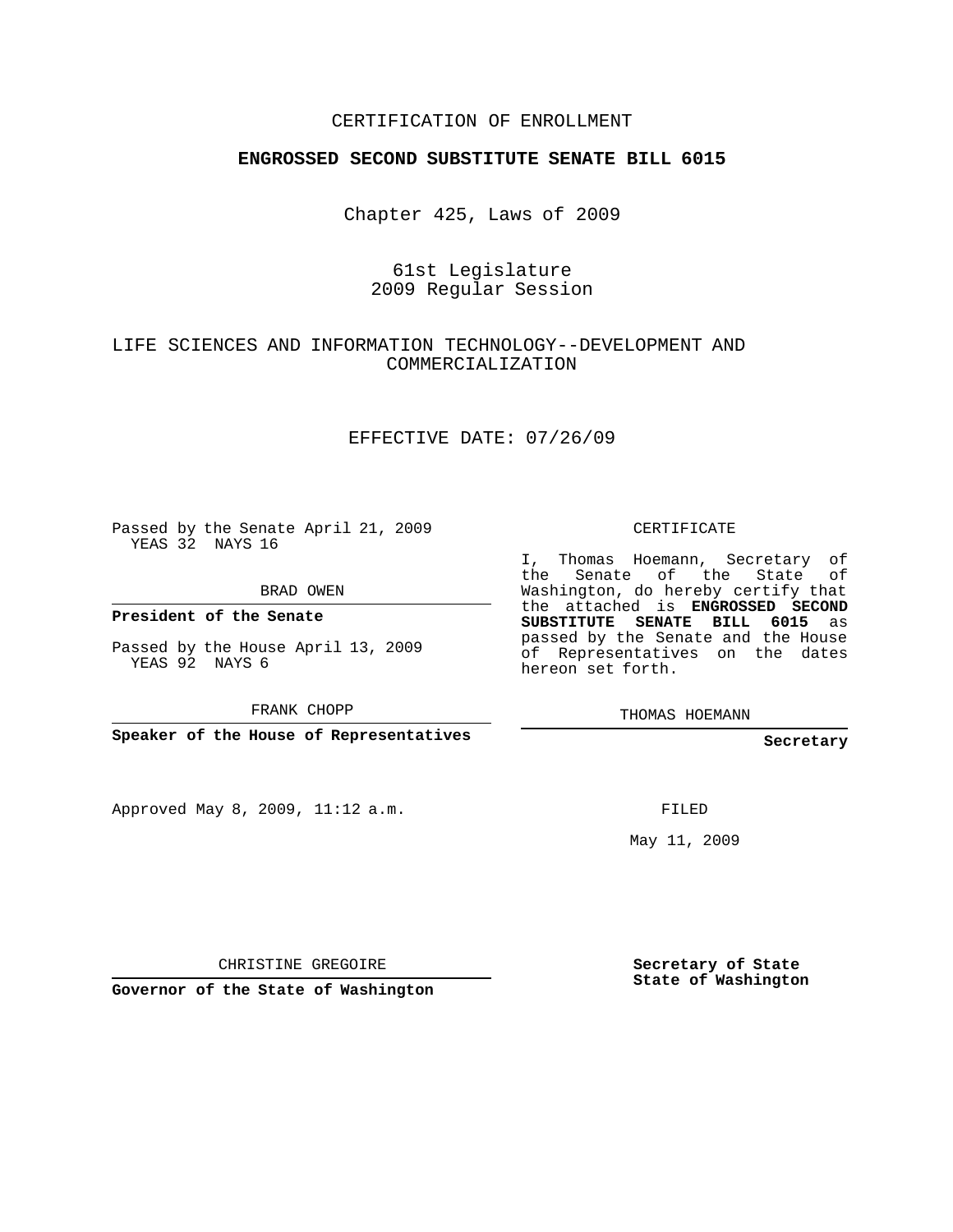# **ENGROSSED SECOND SUBSTITUTE SENATE BILL 6015** \_\_\_\_\_\_\_\_\_\_\_\_\_\_\_\_\_\_\_\_\_\_\_\_\_\_\_\_\_\_\_\_\_\_\_\_\_\_\_\_\_\_\_\_\_

\_\_\_\_\_\_\_\_\_\_\_\_\_\_\_\_\_\_\_\_\_\_\_\_\_\_\_\_\_\_\_\_\_\_\_\_\_\_\_\_\_\_\_\_\_

AS AMENDED BY THE HOUSE

Passed Legislature - 2009 Regular Session

**State of Washington 61st Legislature 2009 Regular Session**

**By** Senate Ways & Means (originally sponsored by Senators Murray, Delvin, and Marr)

READ FIRST TIME 03/02/09.

 AN ACT Relating to directing the department of community, trade, and economic development to review commercialization and innovation in the life sciences and technology sectors; and creating new sections.

BE IT ENACTED BY THE LEGISLATURE OF THE STATE OF WASHINGTON:

 NEW SECTION. **Sec. 1.** (1) Washington state is fortunate to have a dynamic technology industry sector that benefits from vibrant global demand for its output and that helps drive the state's economy. Washington state is uniquely positioned to shape its future success in innovation in the technology sectors of life sciences and high technology. Nearly every state in the nation is competing to develop a strong innovation economy. Washington has world-class research institutions, entrepreneurial spirit and talent, an actively collaborative community, and an existing foundational sector.

 (2) To leverage its potential, the state must actively work to create and ensure a supportive environment that enables entrepreneurial people and companies to convert their innovative ideas into marketable new products and services. Providing such an environment would: Solidify Washington state as a global leader of knowledge and technology commercialization; create more highly rewarding and well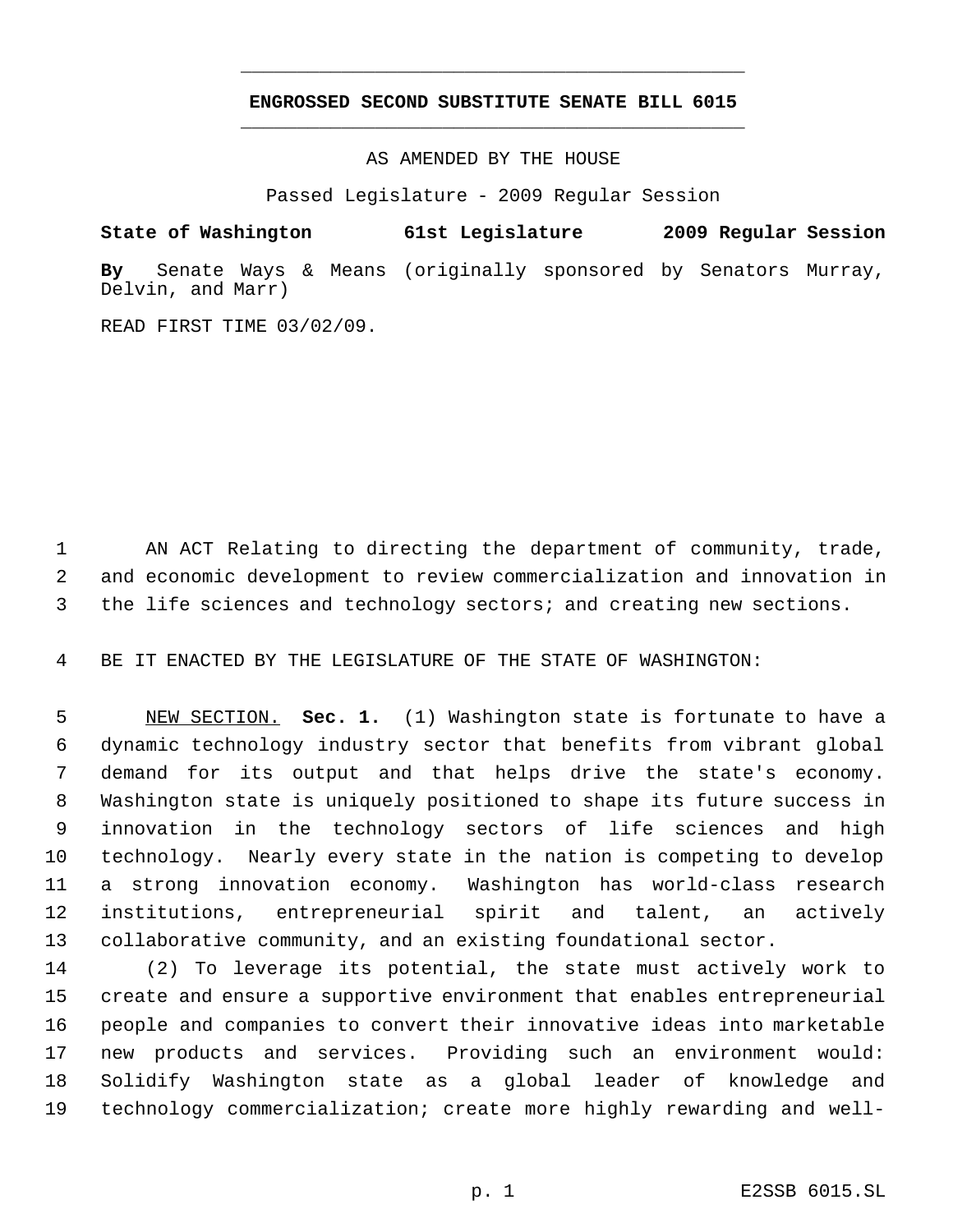paying careers for Washington's citizens; grow more companies in new and far-reaching markets; renew traditional industries through value- added technology adaptation; and generate solid returns for Washington state.

 NEW SECTION. **Sec. 2.** (1) By December 1, 2009, the department of community, trade, and economic development shall report to the governor and the legislature on how the state can best encourage and support the growth of innovation in the development and commercialization of proprietary technology in the life sciences and information technology industries.

 (2) In consultation with life sciences trade and technology trade associations, the department shall:

 (a) Investigate and recommend strategies to increase the amount of local or regional capital targeted to preseed, seed, and other early stage investments in life sciences and information technology companies;

 (b) Examine state laws, rules, appropriations, and taxes related to life sciences and information technology, identify barriers, and recommend alternatives that will support growth of these industries;

 (c) Evaluate the state's technology-based economic development efforts and recommend any additional infrastructure needed to assist companies at each stage of the business life cycle; and

 (d) Review the status of technology transfer and commercialization efforts by the state's public research universities.

 (3) The department shall provide a draft report of its findings and recommendations to the Washington state economic development commission. The commission shall compare the recommendations in the draft report to the overall direction and strategies related to life sciences and information technology adopted in the state's comprehensive economic development plan. The commission shall provide written observations to the department on areas of alignment or nonalignment between the report and the plan. The final report shall include the commission's observations and shall reflect any changes made to the report by the department in response to the commission's comments.

 (4) For purposes of the report: (a) "Life sciences" must include but is not limited to: Medical devices and biotechnology as defined in